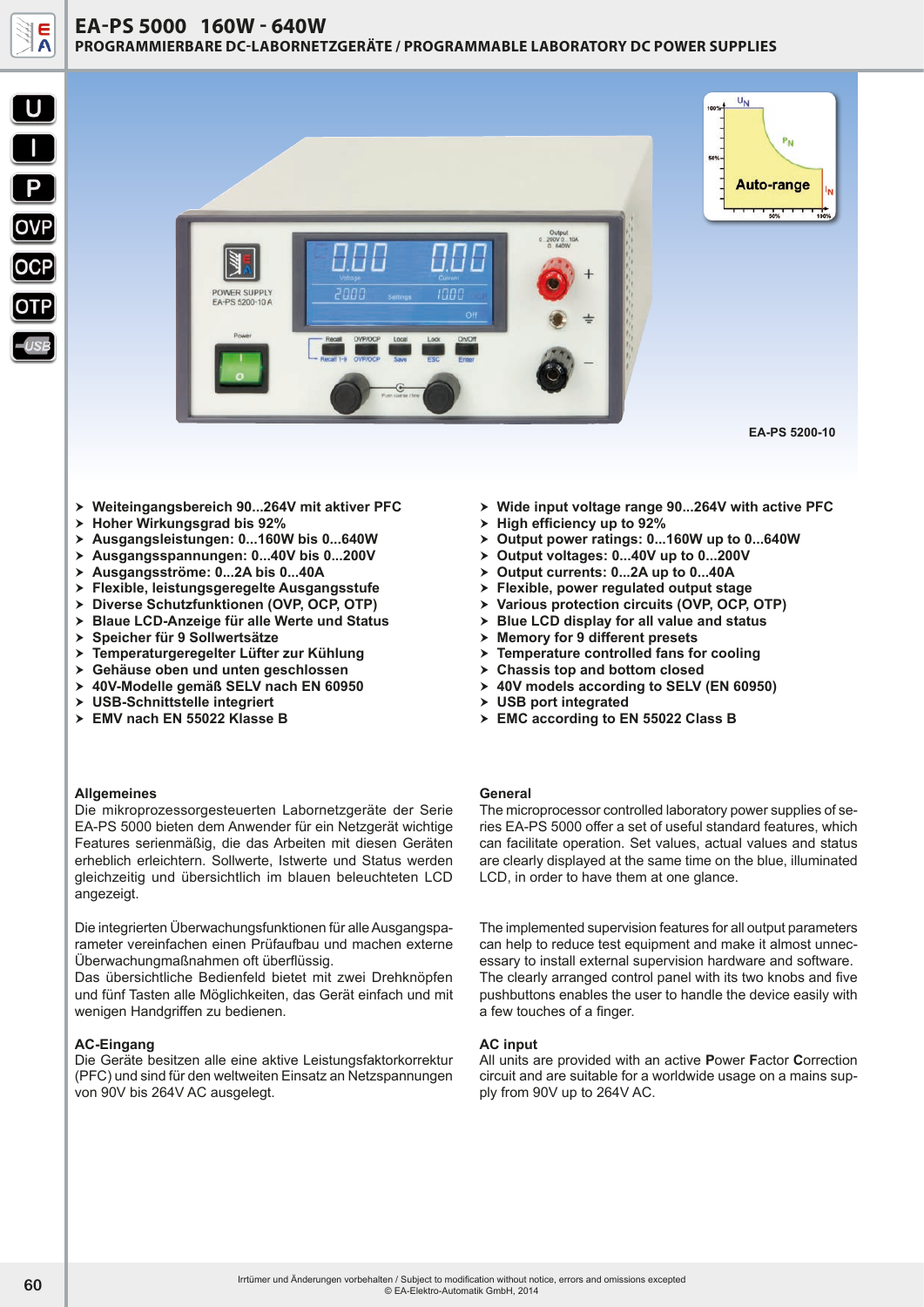# **Leistung**

Alle Modelle haben eine flexible, leistungsgeregelte Ausgangsstufe, die bei hoher Ausgangsspannung den Strom oder bei hohem Ausgangsstrom die Spannung so reduziert, daß die maximale Ausgangsleistung nicht überschritten wird. Der Leistungssollwert ist hierbei einstellbar.



So kann mit nur einem Gerät ein breites Anwendungsspektrum abgedeckt werden.

# **DC-Ausgang**

Zur Verfügung stehen Geräte mit einer DC-Ausgangsspannung zwischen 0...40V und 0...200V, Ströme zwischen 0...2A und 0...40A, sowie Leistungen zwischen 0...160W und 0...640W. Strom, Spannung und Leistung sind somit jeweils zwischen 0% und 100% kontinuierlich einstellbar, egal ob bei manueller Bedienung oder per Fernsteuerung über digitale Schnittstelle. Der Ausgang befindet sich auf der Vorderseite der Geräte. Ein Zusatzausgang (bis max. 20 A) befindet sich auf der Rückseite.

# **Schutzfunktionen**

Um die angeschlossenen Verbraucher vor Beschädigung zu schützen, können eine Überspannungsschwelle (OVP) und eine Überstromschwelle (OCP) eingestellt werden. Bei Erreichen eines dieser Werte wird der DC-Ausgang abgeschaltet und es wird eine Alarmmeldung in der Anzeige, sowie auf den Schnittstellen ausgeben. Weiterhin gibt es einen Übertemperaturschutz, der den DC-Ausgang bei Überhitzung abschaltet.

### **Anzeige- und Bedienelemente**

Istwerte und Sollwerte von Ausgangsspannung und -strom werden auf der Anzeige übersichtlich dargestellt.

Mittels Drehknöpfen können Spannung, Strom und Leistung, sowie die Schwellwerte für die Schutzfunktionen (OVP, OCP ) eingestellt werden.

Zum Schutz gegen Fehlbedienung können die Drehknöpfe gesperrt werden (LOCK-Funktion).

#### **Voreinstellung der Ausgangswerte**

Um die Ausgangswerte einzustellen, ohne daß der Ausgang aktiv ist, werden im Display die Sollwerte unter den Istwerten angezeigt. So kann der Anwender Ausgangsspannung, Ausgangsstrom und Ausgangsleistung voreinstellen. Dies geschieht mittels der Drehknöpfe.

### **Recall-Funktion**

Um häufig benutzte Sollwerte nicht immer wieder neu einstellen zu müssen, bieten die Geräte neun Speicherplätze für beliebige Sollwertsätze, bestehend aus Vorgabewerten für Spannung, Strom, Leistung, OVP (Überspannungsüberwachung) und OCP (Überstromüberwachung), um diese per einfachem Tastendruck abrufen zu können.

#### **Optionen**

• Sicherheitsadapter-Set (bis 32 A, 2 Stk. rot/ schwarz) zum Aufstecken, um eine berührungsfreie Sicherheitsbuchse am DC-Ausgang zu erhalten. Für 4mm Büschelstecker.

#### **Power**

All models are equipped with a flexible auto-ranging output stage which provides a higher output voltage at lower output current, or a higher output current at lower output voltage, always limited to the max. nominal output power. The power set value is adjustable with these models. Therefore, a wide range of applications can already be covered by the use of just one single unit.

## **DC output**

DC output voltages between 0...40V and 0...200V, output currents between 0...2A and 0...40A and output powers between 0...160W and 0...640W are available.

Current, voltage and power can be adjusted continuously between 0% and 100%, no matter if manually or remotely controlled.

The output terminal is located in the front panel. An additional screw terminal (max. 20A) is located on the rear.

#### **Protective features**

For protection of the equipment connected, it is possible to set an overvoltage protection threshold (OVP), as well as one for overcurrent (OCP).

As soon as one of these thresholds is reached for any reason, the DC output will be immediately shut off and a status signal will be generated on the display and via the interfaces. There is furthermore an overtemperature protection, which will shut off the DC output if the device overheats.

### **Display and controls**

Set values and actual values of output voltage and output current are clearly represented on the display.

Set values of voltage, current and power, as well as the protection thresholds (OCP, OVP) can be adjusted using the rotary knobs.

To prevent unintentional operations, the knobs can be locked.

## **Presetting of output values**

To set output values without a direct reaction to the output condition, the set values are also shown on the display, positioned below the actual values.

With this, the user can preset required values for voltage, current and power. It is done by using the rotary knobs.

#### **Recall feature**

The device can store 9 different sets of preset values for voltage, current, power, OVP (adjustable overvoltage protection) and OCP (adjustable overcurrent protection). These can be recalled easily by the push of a button and help to avoid constant adjustment of the output values.

#### **Options**

• Safety adapter set (up to 32 A, 2 pcs. red/ black), mounted on top of the DC output screwclamp terminal, used to achieve a non-contact safety socket. For 4mm Büschel plug.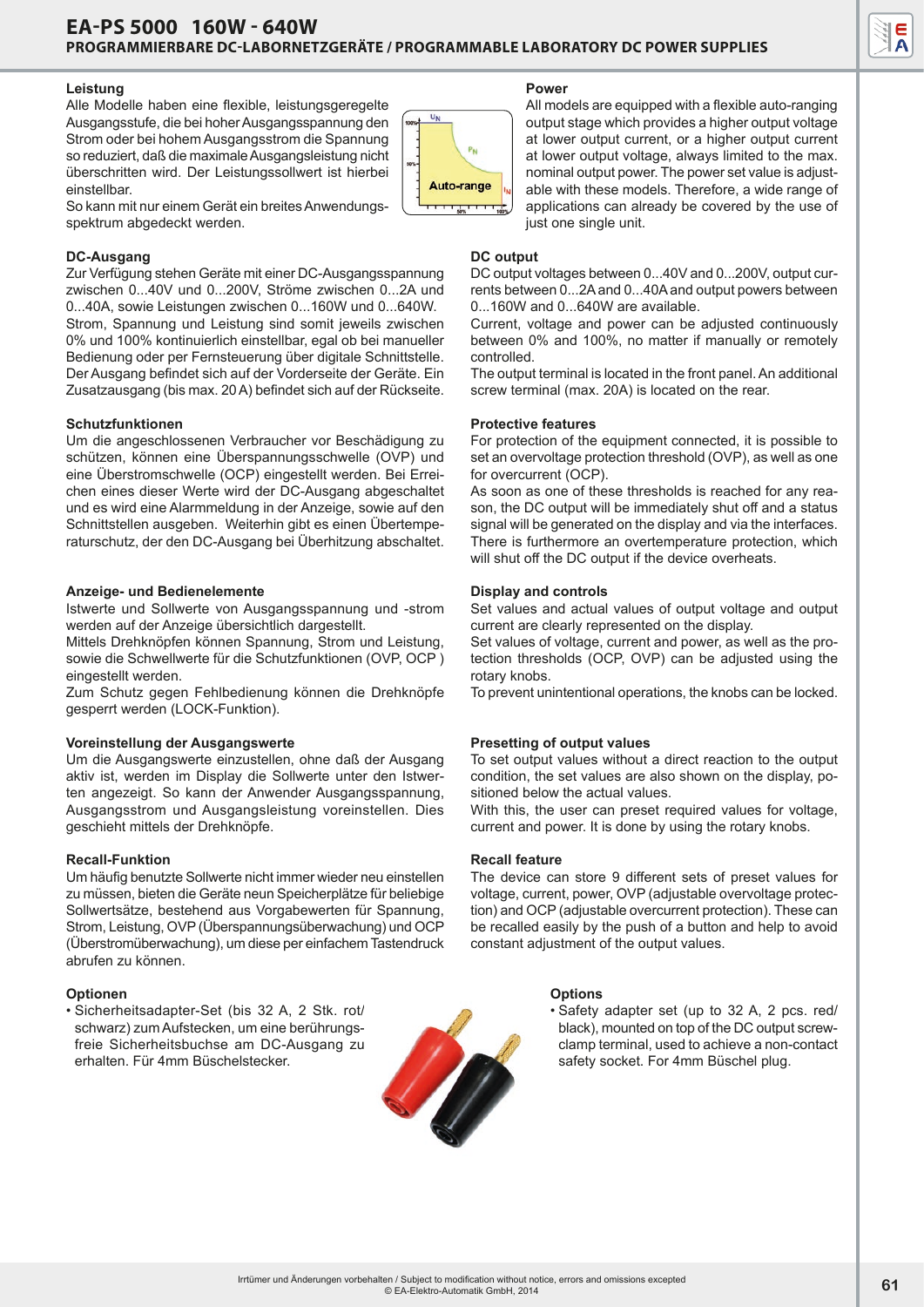